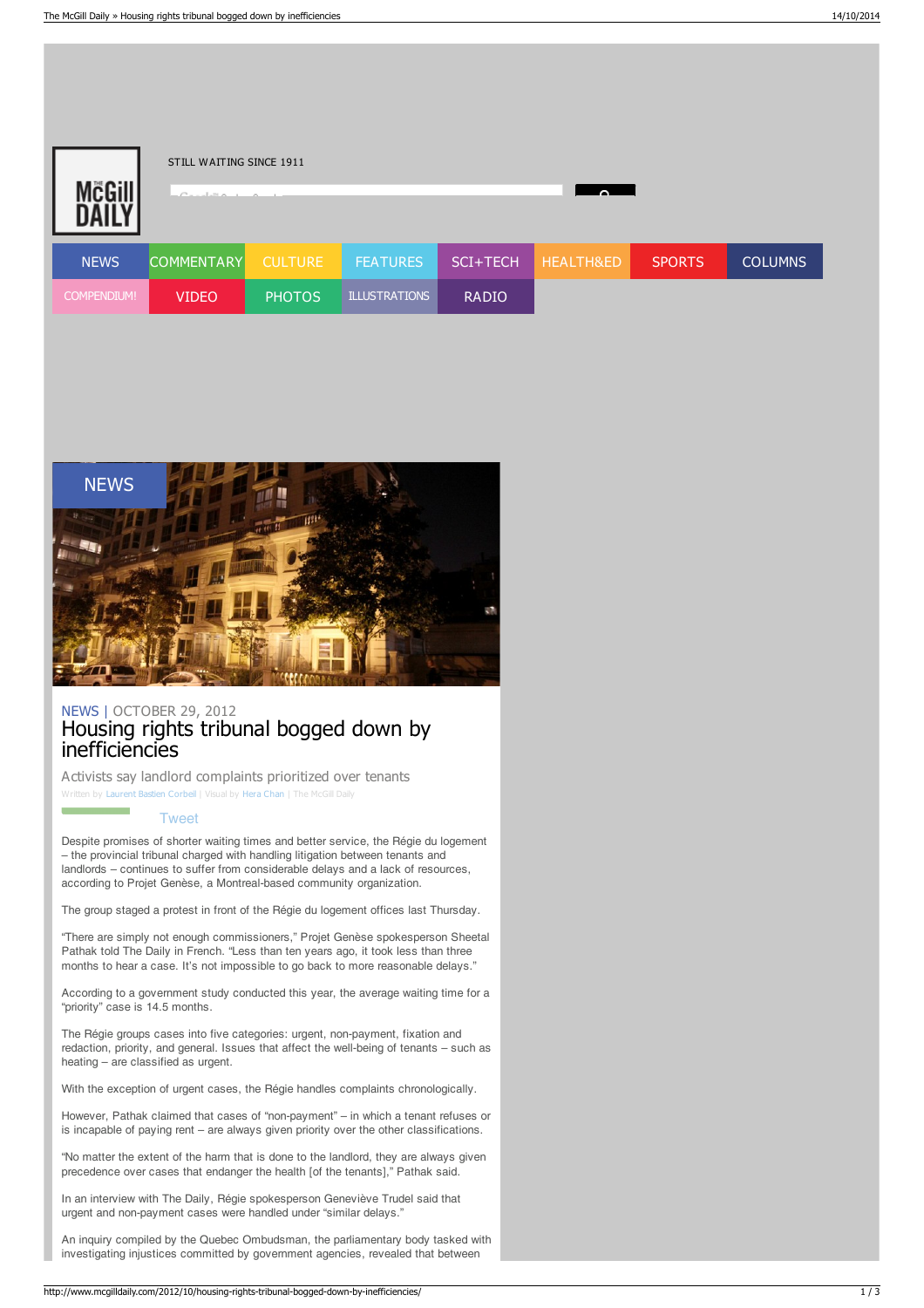Complaints labelled as "urgent" were addressed in 1.4 months.

"It's an administrative and political decision," Pathak said. "It's a very big problem when someone lives in housing that isn't heated for a long time. It has consequences on the well-being and on the security of people. We think it's unthinkable that cases of non-payments are prioritized."

42 commissioners sat at the Régie in 2007, but that number fell to 34 in 2010, according to La Presse.

Last year, the Régie noted in its annual report that 20,110 cases were being reviewed by the organization, a 7 per cent increase from the previous year.

According to Trudel, however, the Régie has the necessary resources to handle the current complaints, and "the problems [they] encountered last year were rectified."

The Association des propriétaires du Québec, a group that advocates on behalf of landlords, disagrees.

"Every commissioner deals with around 1,300 cases per year," a statement on its website read in French. "We consider the [14.5 months] delay to be too long and we believe that it causes harm to owners as well as to tenants.'

The Régie hired eight new commissioners this year. Whether delays will be shortened by this new measure remains to be seen.

> $\left| \begin{array}{c} \text{+} \\ \text{+} \end{array} \right|$  reddit this! **[Share](mailto:?subject=Housing rights tribunal bogged down by inefficiencies&body=Activists say landlord complaints prioritized over tenants%0D%0A%0D%0Ahttp://www.mcgilldaily.com/2012/10/housing-rights-tribunal-bogged-down-by-inefficiencies/) by email**

## **COMMENTS**